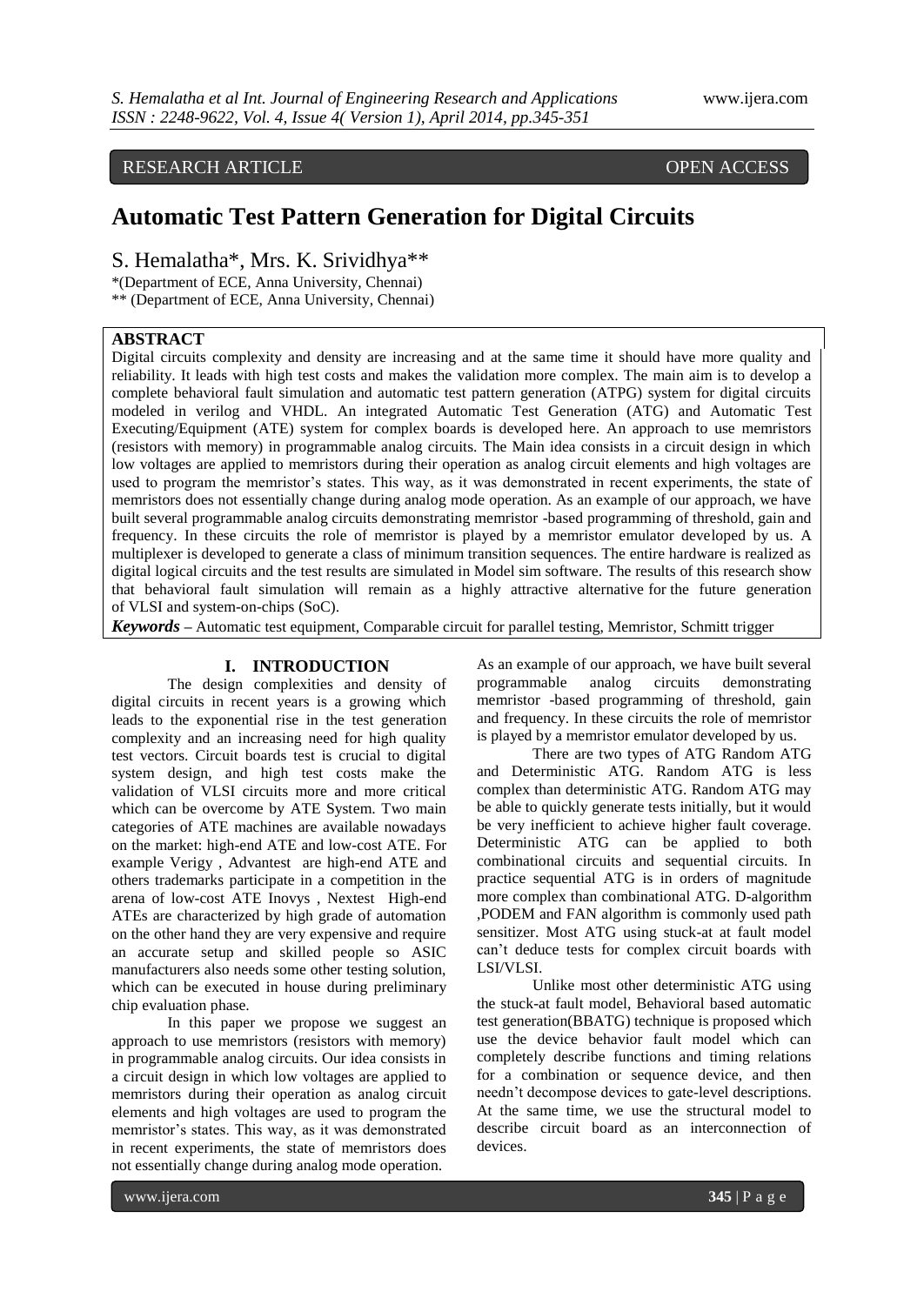The paper is organized as follows: Section II discusses the need for memristor applicayion. Section III presents the Schmitt trigger application. The comparable circuit with parallel testing using DRAM is presented in section IV The simulation results with different parameter evaluation are presented in section V. Finally, conclusions and future work are  $\blacktriangleright$ given in section VI.

# **II. MEMRISTOR APPLICATION**

An array of 17 purpose-built [oxygen](http://en.wikipedia.org/wiki/Oxygen)depleted [titanium dioxide](http://en.wikipedia.org/wiki/Titanium_dioxide) memristors built at [HP](http://en.wikipedia.org/wiki/HP_Labs)  [Labs,](http://en.wikipedia.org/wiki/HP_Labs) imaged by an [atomic force](http://en.wikipedia.org/wiki/Atomic_force_microscope) microscope. The wires are about 50 nm, or 150 atoms, wide. [Electric](http://en.wikipedia.org/wiki/Electric_current)  [current](http://en.wikipedia.org/wiki/Electric_current) through the memristors shifts the oxygen vacancies, causing a gradual and persistent change in [electrical resistance](http://en.wikipedia.org/wiki/Electrical_resistance) Memristor (pronounced  $\sqrt{m}$  m st $\sqrt{m}$  r/; a [portmanteau](http://en.wikipedia.org/wiki/Portmanteau) of "memory" resistor") is a name of [passive](http://en.wikipedia.org/wiki/Passive_circuit_element) two-terminal [circuit](http://en.wikipedia.org/wiki/Circuit_element)  [elements](http://en.wikipedia.org/wiki/Circuit_element) in which the resistance is a [function](http://en.wikipedia.org/wiki/Function_%28mathematics%29) of the history of the [current](http://en.wikipedia.org/wiki/Electric_current) through and [voltage](http://en.wikipedia.org/wiki/Voltage) across the device and is expressable in terms of a functional relationship between charge and magnetic flux linkage. Memristor theory was formulated and named by [Leon Chua](http://en.wikipedia.org/wiki/Leon_Chua) in a 1971 paper. On April 30, 2008, a team at [HP Labs](http://en.wikipedia.org/wiki/HP_Labs) announced the development of a switching memristor based on a [thin film](http://en.wikipedia.org/wiki/Thin_film) of [titanium](http://en.wikipedia.org/wiki/Titanium_dioxide)  [dioxide](http://en.wikipedia.org/wiki/Titanium_dioxide)<sup>[\[citation needed\]](http://en.wikipedia.org/wiki/Wikipedia:Citation_needed)</sup>. It has a regime of operation with an approximately linear charge-resistance relationship as long as the time-integral of the current stays within certain bounds[.](http://en.wikipedia.org/wiki/Memristor#cite_note-Nature08-3)<sup>[\[4\]\[5\]\[](http://en.wikipedia.org/wiki/Memristor#cite_note-Nature08-3)[6\]\[7\]](http://en.wikipedia.org/wiki/Memristor#cite_note-5)</sup> These devices are being developed for application in [nanoelectronic](http://en.wikipedia.org/wiki/Nanoelectronic) memories, computer logic, and [neuromorphic](http://en.wikipedia.org/wiki/Neuromorphic) computer architectures. Memristor symbol

Fig.1: Memristor symbol

A memristor is a passive two-terminal electronic component for which the resistance (dV/dI) depends in some way on the amount of charge that has flowed through the circuit. When current flows in one direction through the device, the resistance increases; and when current flows in the opposite direction, the resistance decreases, although it must remain positive. When the current is stopped, the component retains the last resistance that it had, and when the flow of charge starts again, the

resistance of the circuit will be what it was when it was last active.

Applications of Memristor

 Memristor-based programmable Threshold comparator

Memristor-based switching threshold Schmitt trigger

Memristor-based Programmable gain amplifier

Memristor-based Programmable frequency oscillator

# **PROGRAMMABLE ANALOG CIRCUITS**

Memristors in Programmable Analog Circuits Our main idea of using memristors in analog circuits is based on the following observation of the experimental results: the rate of memristance change depends essentially on the magnitude of applied voltage At voltages below a certain threshold, the change of memristance is extremely slow, whereas at voltages above the threshold, , it is fast. Therefore, we suggest to use memristors in analog circuits in such away that in the analog mode of operation (when the memristor performs a useful function as an analog circuit element) only voltages of small magnitude (below the threshold) are applied to the device, while higher-amplitude voltages (above the threshold) are used only for programming.

The programming voltages can be applied in the form of pulses. Each pulse changes the resistance of memristor by a discrete amount. In this way, programmable memristors operate basically as digital potentiometers. However, there are several potential advantages of memristor-based digital potentiometers over the traditional ones. In particular, the size of a memristor can be very small, down to 30 nm , allowing for higher density chips/smaller electronic components.

The memristor is essentially a two-terminal variable resistor, with resistance dependent upon the amount of charge q that has passed between the terminals.

$$
V = I \cdot M(q)
$$

To relate the memristor to the resistor, capacitor, and inductor, it is helpful to isolate the term  $M(q)$ , which characterizes the device, and write it as a differential equation. where Q is defined by  $I =$ dQ/dt, and  $\Phi_m$  is defined by  $V = d\Phi_m/dt$ . Note that the above table covers all meaningful ratios of I, Q,  $\Phi_{\rm m}$ , and V. No device can relate I to Q, or  $\Phi_{\rm m}$  to V, because I is the derivative of Q and  $\Phi_m$  is the integral of V.

The variable  $\Phi_{\rm m}$  ("magnetic [flux linkage"](http://en.wikipedia.org/wiki/Flux_linkage)) is generalized from the circuit characteristic of an inductor. It does not represent a magnetic field here, and its physical meaning is discussed below. The symbol  $\Phi_{\rm m}$  may simply be regarded as the integral of voltage over time.

Thus, the memristor is formally defined as a twoterminal element in which the flux linkage (or integral of voltage)  $\Phi_{\rm m}$  between the terminals is a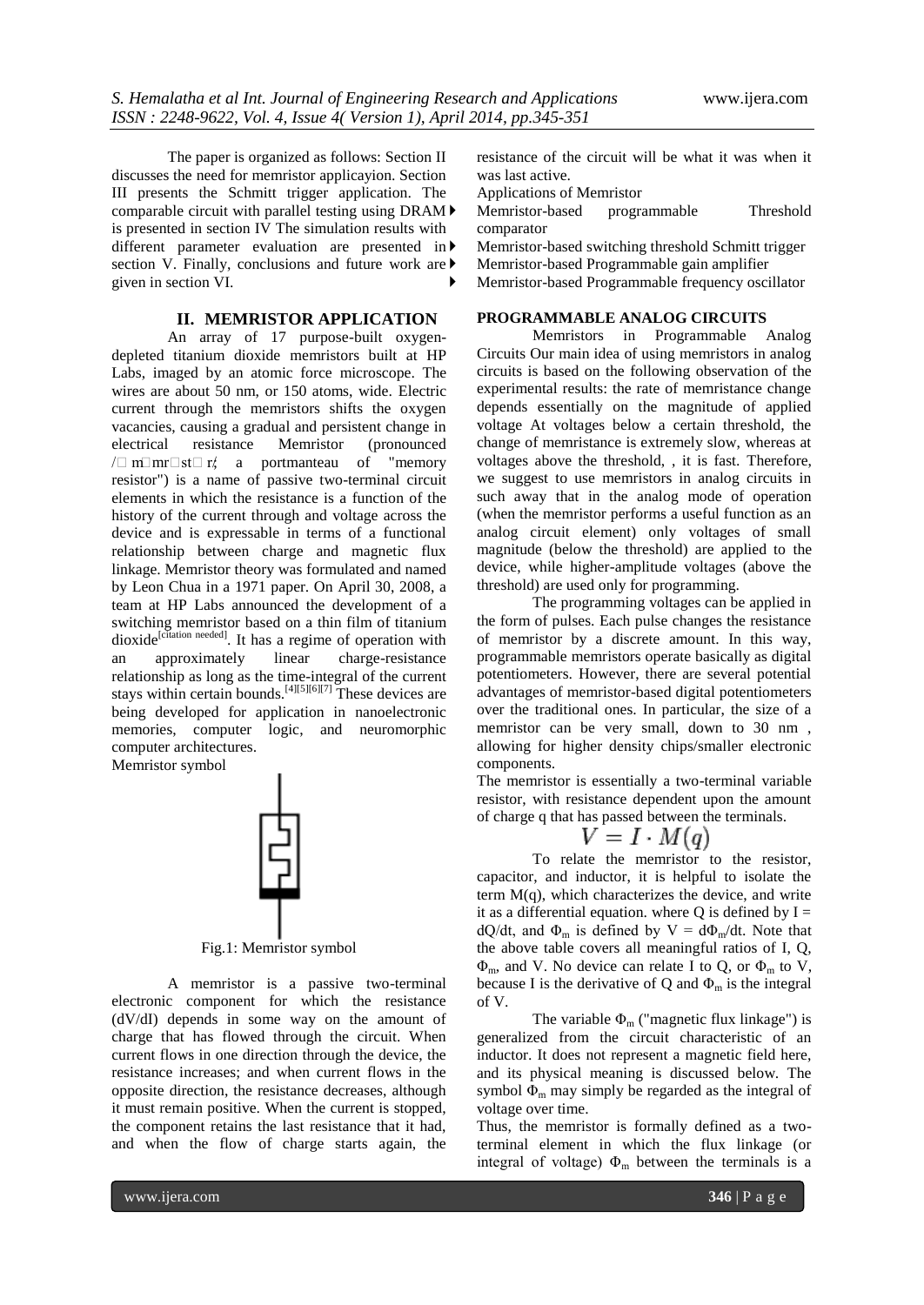function of the amount of [electric charge](http://en.wikipedia.org/wiki/Electric_charge) Q that has passed through the device. Each memristor is characterized by its memristance function describing the charge-dependent rate of change of flux with charge.

$$
M(q) = \frac{\mathrm{d}\Phi_m}{\mathrm{d}q}
$$

Substituting that the flux is simply the time integral of the voltage, and charge is the time integral of current, we may write the more convenient form

$$
M(q(t)) = \frac{\mathrm{d}\Phi_m/\mathrm{d}t}{\mathrm{d}q/\mathrm{d}t} = \frac{V(t)}{I(t)}
$$

It can be inferred from this that memristance is simply charge-dependent [resistance.](http://en.wikipedia.org/wiki/Electrical_resistance) If  $M(q(t))$  is a constant, then we obtain [Ohm's Law](http://en.wikipedia.org/wiki/Ohm%27s_Law)  $R(t) = V(t)/ I(t)$ . If  $M(q(t))$  is nontrivial, however, the equation is not equivalent because  $q(t)$  and  $M(q(t))$  will vary with time. Solving for voltage as a function of time we obtain

$$
V(t) = M(q(t))I(t)
$$

This equation reveals that memristance defines a linear relationship between current and voltage, as long as M does not vary with charge. Of course, nonzero current implies time varying charge. [Alternating current,](http://en.wikipedia.org/wiki/Alternating_current) however, may reveal the linear dependence in circuit operation by inducing a measurable voltage without net charge movement as long as the maximum change in q does not cause [much](http://en.wikipedia.org/wiki/Small_signal_model) change in M.

Furthermore, the memristor is static if no current is applied. If  $I(t) = 0$ , we find  $V(t) = 0$  and  $M(t)$  is constant. This is the essence of the memory effect.

The [power consumption](http://en.wikipedia.org/wiki/Power_consumption) characteristic recalls that of a resistor,  $I^2R$ .

$$
P(t) = I(t)V(t) = I^2(t)M(q(t))
$$

As long as  $M(q(t))$  varies little, such as under alternating current, the memristor will appear as a constant resistor. If  $M(q(t))$  increases rapidly, however, current and power consumption will quickly stop.

[\[edit\]](http://en.wikipedia.org/w/index.php?title=Memristor&action=edit§ion=3) Derivation of "flux linkage" in a passive device In an [inductor,](http://en.wikipedia.org/wiki/Inductor) magnetic flux  $\Phi_{\rm m}$  relates to Faraday's [law of induction,](http://en.wikipedia.org/wiki/Faraday%27s_law_of_induction) which states that the energy to push charges around a loop [\(electromotive force,](http://en.wikipedia.org/wiki/Electromotive_force) in units of Volts) equals the negative derivative of the flux through the loop:

$$
\mathcal{E} = \frac{-\mathrm{d}\Phi_{\mathrm{m}}}{\mathrm{d}t}
$$

This notion may be extended by analogy to a single device. Working against an accelerating force (which may be EMF, or any applied voltage), a resistor produces a decelerating force, and an associated "flux linkage" varying with opposite sign.

For example, a high-valued resistor will quickly produce flux linkage. The term "flux linkage" is generalized from the equation for inductors, where it represents a physical magnetic flux: If 1 Volt is applied across an inductor for 1 second, then there is 1 V·s of flux linkage in the inductor, which represents energy stored in a magnetic field that may later be obtained from it. The same voltage over the same time across a resistor results in the same flux linkage (as defined here, in units of V-s), but the energy is dissipated, rather than stored in a magnetic field there is no physical magnetic field involved as a link to anything. Voltage for passive devices is evaluated in terms of energy lost by a unit of charge, so generalizing the above equation simply requires reversing the sense of EMF.

$$
V = \frac{\mathrm{d}\Phi_{\mathrm{m}}}{\mathrm{d}t}
$$

$$
\Phi_{\mathrm{m}} = \int V \mathrm{d}t
$$

Observing that  $\Phi_m$  is simply equal to the integral over time of the potential drop between two points, we find that it may readily be calculated, for example by an [operational amplifier](http://en.wikipedia.org/wiki/Operational_amplifier) configured as a[n integrator.](http://en.wikipedia.org/wiki/Integrator) Two unintuitive concepts are at play:

- Magnetic flux is defined here as generated by a resistance in opposition to an applied field or electromotive force. In the [absence of resistance,](http://en.wikipedia.org/wiki/Superconductor) flux due to constant EMF, and the [magnetic field](http://en.wikipedia.org/wiki/Superconducting_magnet) within the circuit, would increase indefinitely. The opposing flux induced in a resistor must also increase indefinitely so the sum with applied EMF remains finite.
- Any appropriate response to applied voltage may be called "magnetic flux," as the term is used here.

The upshot is that a passive element may relate some variable to flux without storing a magnetic field. Indeed, a memristor always appears instantaneously as a resistor. As shown above, assuming non[-negative resistance,](http://en.wikipedia.org/wiki/Negative_resistance) at any instant it is dissipating power from an applied EMF and thus has no outlet to dissipate a stored field into the circuit. This contrasts with an inductor, for which a magnetic field stores all energy originating in the potential across its terminals, later releasing it as an electromotive force within the circuit. Physical restrictions on M(q)

M(q) is physically restricted to be positive for all values of q (assuming the device is passive and does not become [superconductive](http://en.wikipedia.org/wiki/Superconductive) at some q). A negative value would mean that it would perpetually supply energy when operated with alternating current.An applied constant voltage potential results in uniformly increasing  $\Phi_{\rm m}$ . It is not realistic for the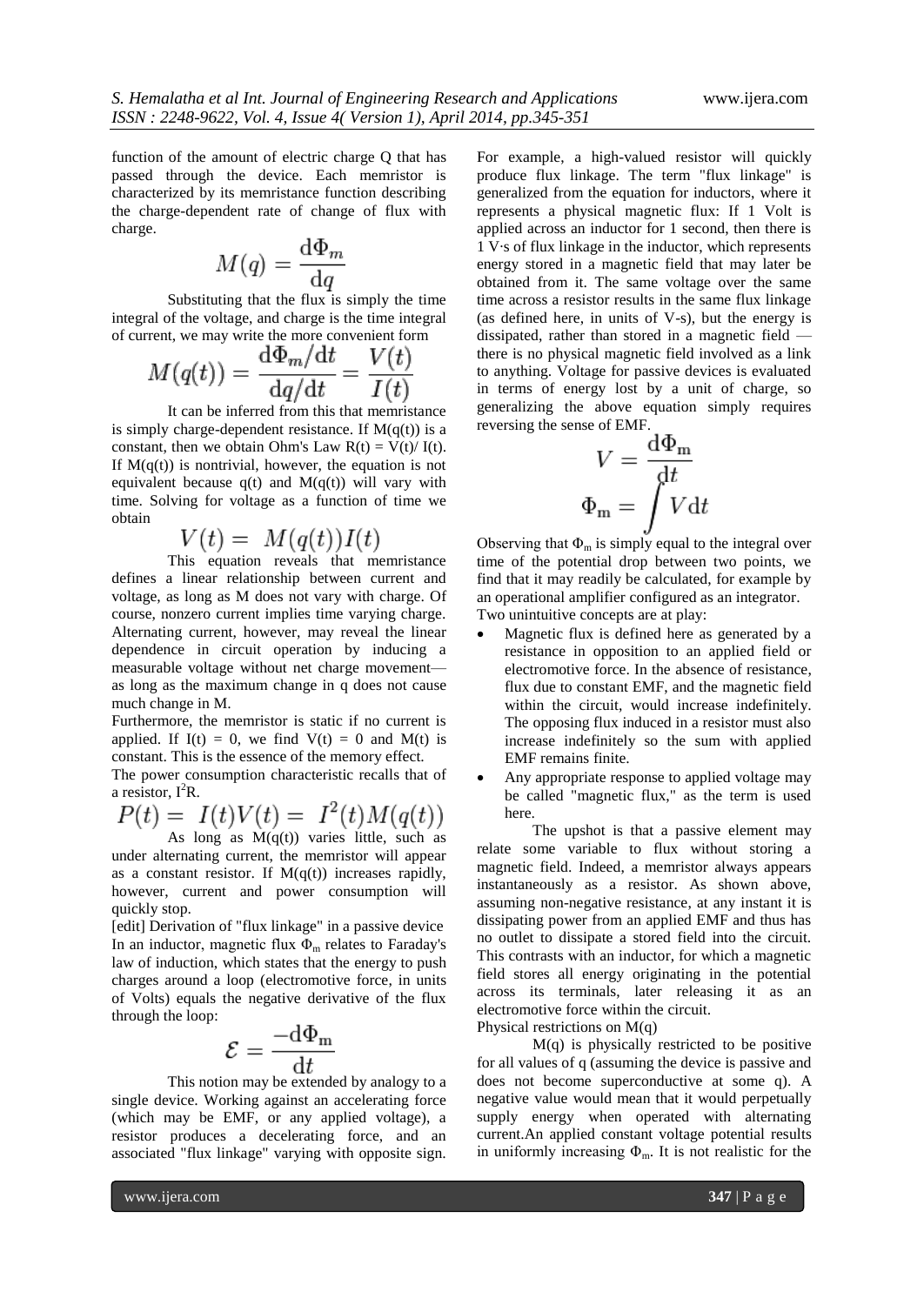function  $M(q)$  to contain an infinite amount of information over this infinite range. Three alternatives avoid this physical impossibility:

- M(q) approaches zero, such that  $\Phi_m = \int M(q) dq =$ ∫M(q(t))I(t) dt remains bounded but continues changing at an ever-decreasing rate. Eventually, this would encounter some kind of [quantization](http://en.wikipedia.org/wiki/Quantum_physics) and non-ideal behavior.
- M(q) is periodic, so that M(q) = M(q  $\Delta q$ ) for all q and some  $\Delta q$ , e.g.  $\sin^2(q/Q)$ .
- The device enters [hysteresis](http://en.wikipedia.org/wiki/Hysteresis) once a certain amount of charge has passed through, or otherwise ceases to act as a memristor.

## **III. MEMRISTOR WITH SCHMITT TRIGGER**

#### **DESIGN**

- Semiconductor based memristance can be designed by the semiconductor industry , like how they designing the diodes, transistors , inductors , capacitors etc
- In our project we are experimentally showing the working of the MEMRISTOR and their few useful applications
- We designed a concept called Memory which is capable of storing the calculated resistance values

# STEP 1: CALCULATING RESISTANCE VALUES AND STORING IN THE MEMORY

Initial resistance value to be 100 ohms

Maximum resistance value to be 10 kilo ohms In between a sweep of resistance with a increment step size of 38.66 is added up

That is, Default 100ohms,

If one step increase in input voltage , now resistance value will be  $100+38.66 = 138.66$  ohms

If input voltage increased 2 step ,now resistance value will be  $100+(38.66 \times 2) = 177.32$  ohms

Like this the resistor values are being calculated and stored in a memory designed using a "n" Bit Multiplexer

STEP 2: DESIGN OF SCHMITT TRIGGER WITH MEMRISTOR

SCHMITT TRIGGER CONCEPT

Schmitt trigger is a pulse shaping circuit , Used to convert input sine wave to square wave.

 $\bullet$ 

GENERAL EXPRESSION USED FOR SCHMITT TRIGGER

**V upper threshold = (Rmemristor / Rstandard) X Vsat**

**V lower threshold = - (Rmemristor / Rstandard) X Vsat**

Where

**R**standard  $=$  any standard resistor value

**R**memristor = Replaced with MEMRISTOR

**V**sat = input constant voltage

So depends upon the Change in MEMRISTOR value, the pulse shaping of the memristor getting changed.

# **MEMRISTOR-BASED NEURAL LOGIC BLOCKS FOR NONLINEARLY SEPARABLE FUNCTIONS EXISTING BLOCK**



Fig.2: Existing block

# **RE-MODELLED LOGIC DIAGRAM**



Fig.3 : Remodelled logic diagram

- Neural blocks are nothing but the standard design logic blocks which will be connected based on certain algorithms
- The purpose of connecting this blocks is to perform positive and negative combinations.
- Simple neural blocks are used to create on chip networks to perform the required tast in high speed.
- System on chip is the base for creating such blocks.

www.ijera.com **348** | P a g e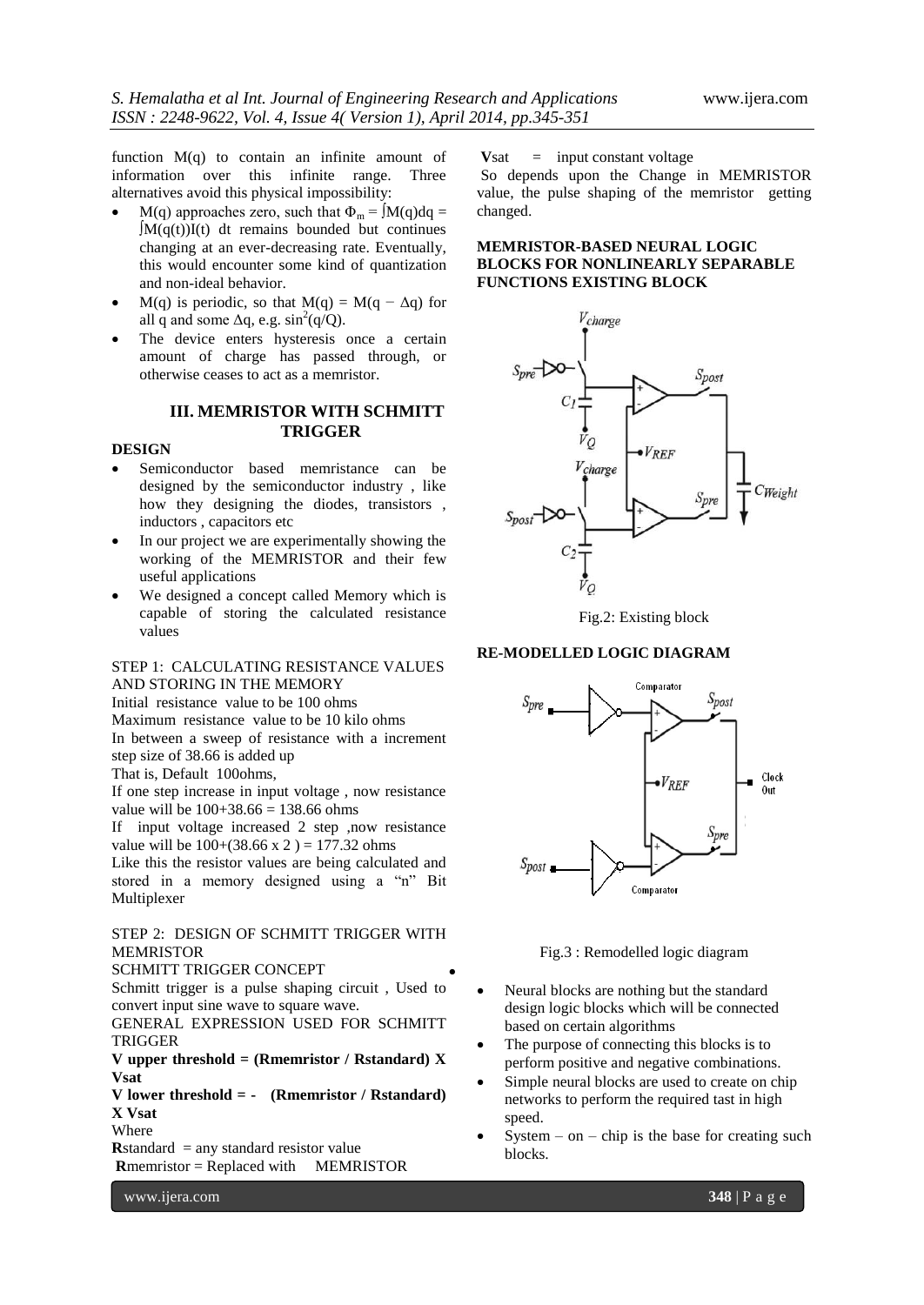# **BLOCK DIAGRAM OF ATPG**

**FPGA** 



Fig .4 : Block diagram

#### **MULTIPLEXER MODULE**

In this module, the multiplexer is designed and analyzed. The multiplexer is used in this module is to first select the different test patterns to test the device. After testing, the multiplexer is used to select the memristor data input.

#### **MEMRISTOR MODULE**

In second module we design the memristor as the one of the application. Before using the device in particular application we conduct the test procedure and after that used in the application as memristor.

## **SCHMITT TRIGGER MODULE**

In this module we design another one of the application as Schmitt trigger. The inputs to the Schmitt trigger is taken from the memory and performs the operation of Schmitt trigger and analyze the output.

# **IV. COMPARABLE CIRCUIT WITH PARALLEL TESTING**

This is the another circuit for testing using DRAM. The simulation is done using Model sim and the coding is written in VHDL.



Fig. 5: Example DUT for test

# **V. SIMULATION RESULTS**

The proposed system has been successfully used to test tens of prototypes of two Systems on Chip (SoC) developed to realize control systems based on Micro Electro Mechanical (MEM) sensors. A detection test is to find if a circuit has a behavior fault. A diagnostic test is to locate the behavior fault inside the circuit.





Fig .6 : Multiplexer output

The module 1 is the multiplexer output which is already explained in the block diagram. In this module, the multiplexer is designed and analyzed. The multiplexer is used in this module is to first select the different test patterns to test the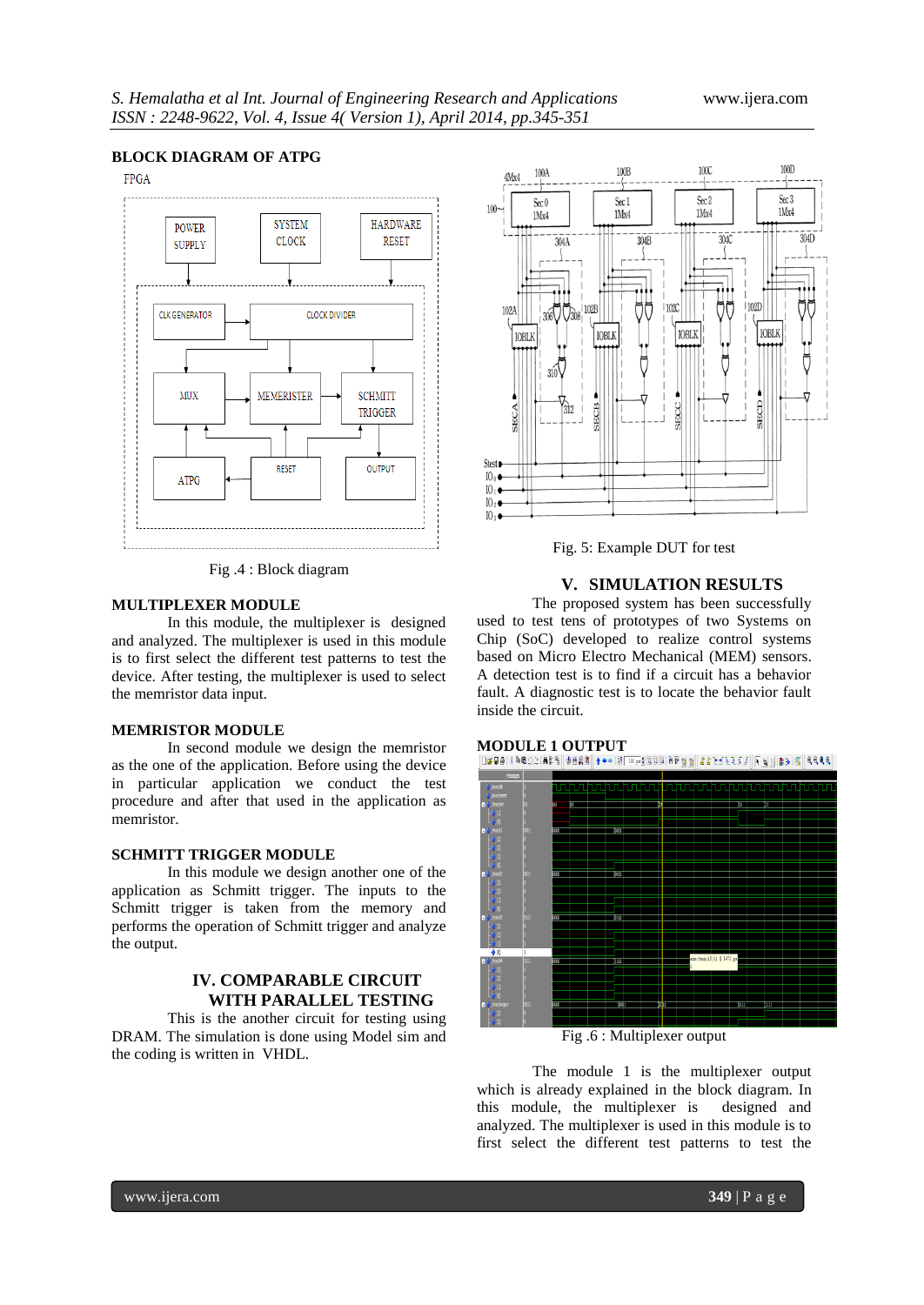device. After testing, the multiplexer is used to select the memristor data input.



Fig.7: Memristor output

The second module is memristor module. In second module, the design of memristor is the first application. Before using the device in particular application we conduct the test procedure and after that used in the application as memristor.



# **MODULE 3 OUTPUT**

Fig.8: Schmitt trigger

This is the Schmitt trigger output. In this module we design another one of the application as Schmitt trigger. The inputs to the Schmitt trigger is taken from the memory and performs the operation of Schmitt trigger and analyze the output.

## **VI. DISCUSSION AND CONCLUSION**

In this paper, automatic test equipment to validate the each and every digital parts of VLSI chip. A simple test patterns are generated based on the behavioral functionalities of any DUT is processed and loaded to the memory by FSM. Based on that DUT stimulus is generated, tested and samples should be collected. Testing of both synchronous and asynchronous circuits is tested. An interesting reduction in the overall test duration can be achieved by using an external flash memory to store all test patterns. The results of this research show that behavioral fault simulation will remain as a highly attractive alternative for the future generation of VLSI and system-on-chips (SoC). Areas of future research include the refinement of existing faults and defining new behavioral faults to reduce the gap between the behavioral fault models and gate level failures and the development of a better test pattern generator for each target faults. Another valuable enhancement would be to run fault simulation in parallel, by embedding multiple faulty models into one test bench to simulate many faults concurrently. This would speed up the behavioral fault simulation than the gate based synthesis.

# **ACKNOWLEDGEMENT**

I would like to thank my guide Mrs.K.SRIVIDHYA, Assistant professor, who guided me to complete this project and also thank everyone those who supported me to achieve my target.

#### **REFERENCES**

- [1] Huxun Chen, DeQing Chen, Jinlin Ye, Weizhou Cao, Lei Gao ―An Integrated Automatic Test Generation and Executing System" IEEE Conference Sept 2011.
- [2] Luca Mostardini, Luca Bacciarelli, Luca Fanucci, Lorenzo Bertini, Marco Tonarelli ―FPGA-based Low-cost Automatic Test Equipment for Digital Integrated Circuits" IEEE International Workshop Sept 2009.
- [3] Mohmed Elbably" An Automatic testing of PLDs"Nineteenth National Radio Science Conference ,March 19-23,2002
- [4] C. Giaconia, A. Di Stefano, G. Capponi, ―Reconfigurable digital instrumentation based on FPGA System-on-Chip for Real-Time Applications," 2003. Proceedings. The 3rd IEEE International Workshop, 30 June-2 July 2003, pp. 120 – 122.
- [5] Ranin Roosta, VLSI Test Automation: Fault Modeling, Ph.D Dissertation, EE623, Department of Electrical and Computer

www.ijera.com **350** | P a g e